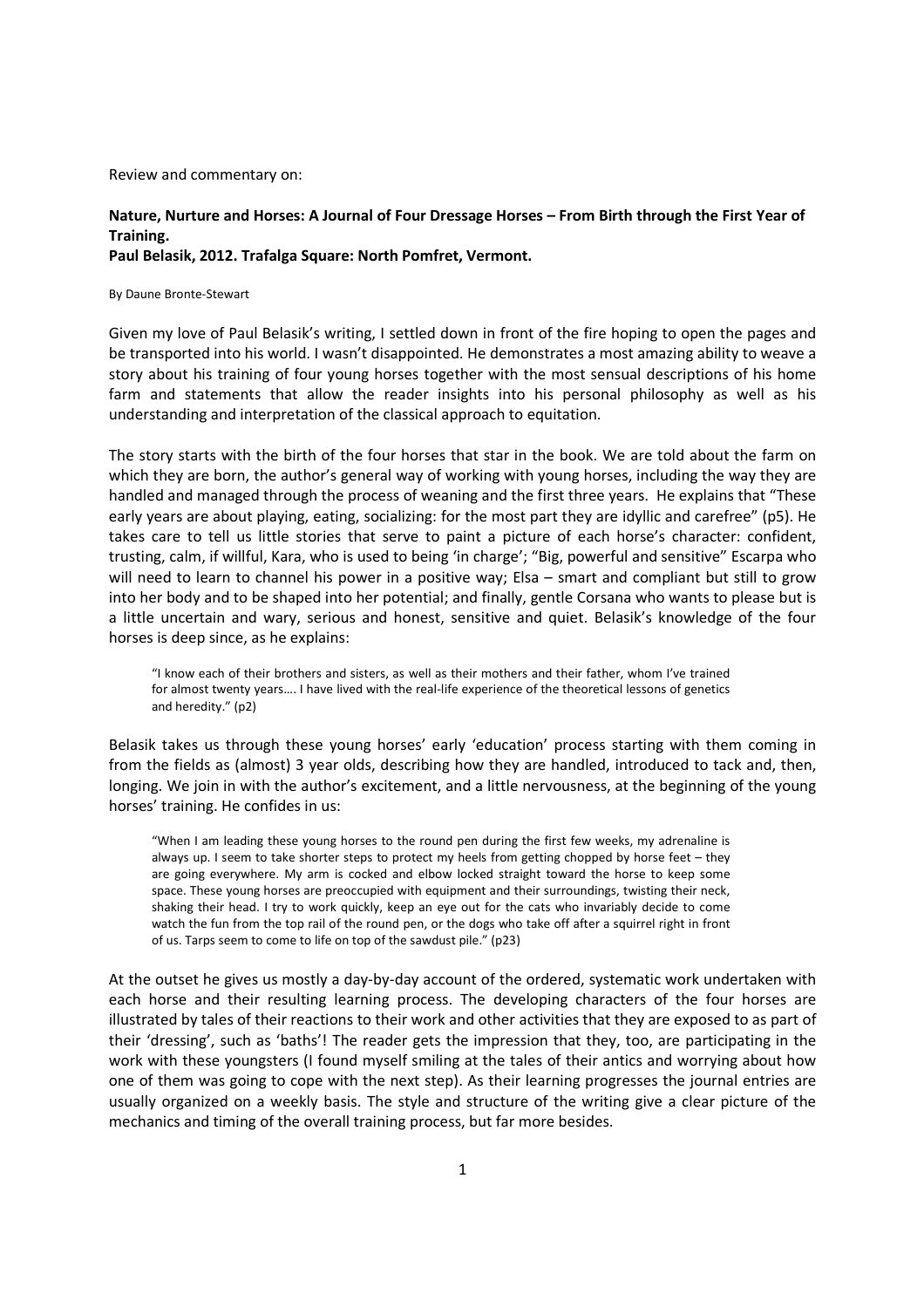#### **The classical training 'system' and the author's philosophy**

The picture painted of the approach to training at the farm is clear: there is a natural annual cycle that dictates the timing and place of the training process - outside in the round pen where most of the early work is undertaken before its gets too cold, in the indoor school where the riding starts during the bad weather, and back outside to the outdoor riding arena in late Spring and Summer. The farm's environment, including the seasons and their nature are interwoven with the day-to-day 'journey' of each of the horses there, and their trainers. The temporal pattern is firm and gives a sense of calm acceptance which is structured and directed by the underlying classical training 'system' Belasik adopts. Despite this systematic process, which provides such an important underlying structure to his work, Belasik explains his awareness of the need to adapt his practice to particular circumstances:

"I should make the point now that there has to be some flexibility in *any* system. All horses are different, but all horses are horses." (p4)

Belasik makes it clear that the training he undertakes seeks to develop the horse both physically and psychologically. In this sense the work on the longe in the round pen is essential (he makes it clear that he uses the round pen in a very different way to "any other system, including others that also use a round pen" (p33)). In this longe work the focus is on addressing "the natural asymmetries of the horse in the longitudinal and lateral fields of balanced motion." (p33) The reason for this is, of course, to teach the horse the correct posture so that future training can be progressive, successful and place less stress on the horse and thereby, hopefully, allowing the horse to enjoy a longer active life. However, there is another dimension - an ethical requirement that the classical trainer accepts:

"The classical trainer knows riding is *not natural* for the horse, and because of this, he or she has an ethical responsibility to prepare the muscles of the horse to carry the weight of the rider." (p33)

As the year progresses, the reader is party to Mr Belasik's reflections as he ponders and questions the strategies of training he feels are suitable for each of the four horses: such conversations make it clear that although he follows a classical 'system' of training, he considers each horse as an individual and tries to ensure that he fits the classical training process to each horse in the best possible and most appropriate way for *that* horse.

The main contribution of this book is not, to my mind, as a manual of how to start the education of young horses (even though a great deal of advice and information is given about this). What I think is so special about this book is the privilege we are granted in being able to listen to the trainer's reflections, self-doubts, triumphs, feelings of frustration, exultation, delight, relief and surprise – all these emotions are there and the reader is invited to share them. For example, sometimes we see him question and reflect on his chosen strategies, change his direction, and even return to earlier methods and decisions. We watch how his prejudices and hopes are challenged and fulfilled:

"Elsa is smart and (so far) compliant. I must confess I have to fight against a bias when I work with her. I worked with Elsa's full sister and found her to be a fantastic horse – intelligent, beautiful, a good mover. Opinionated but reasonable, she was one of my favorite horses to ride.

I have to make sure I don't compare the two sisters too much; I don't like the idea of having favorites. So I keep watching Elsa intently for signs that she will come into *her own* talents, and I am careful that my body language doesn't subconsciously emit displeasure for her being only who she is." (p28-9)

Belasik makes it clear that his approach is not a 'soft', easy one. The horses are treated as horses animals that can be dangerous if not educated in good manners. He explains that the aim of early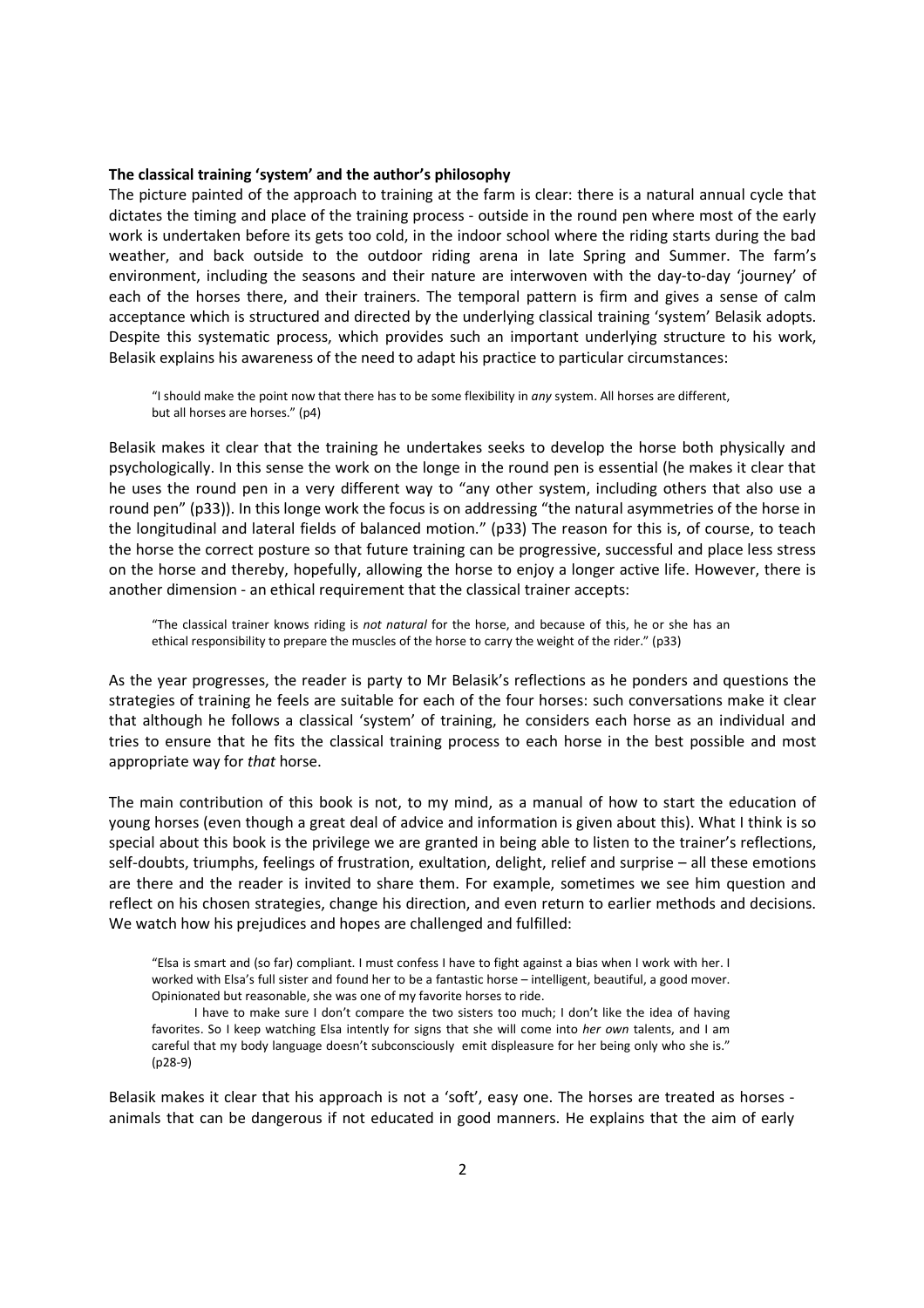training is "probably training the mind of the horse *how to learn* and *how to work* even more than you are training the body of muscles." (p82) He summarises the classical training system in warning us:

"Always keep in mind that in this system of breaking horses, there is a layering process that is aimed toward the highest level a particular horse can achieve. You need to set boundaries, expect certain results, limit the dialogue, and be ready to back it all up." (p82)

Throughout the book I get a strong feeling of the author's love for these four horses and a deep sense of pride in their achievements – they are not considered merely as a future source of income and potential advertisements for their home farm and trainer. The reader begins to feel that they, too, know these four horses, Elsa, Corsana, Kara and Escarpa, and think about how they would tackle their training. It is fascinating to read how these four youngsters turn into beautiful adults, complete with their own 'personalities'. Despite the systematic approach there is no feeling that Mr Belasik produces 'carbon copy' perfect horses as a result of his training process. On the contrary, we see how these horses are allowed to fulfill their potential as individuals and this depends very much on the trainer's ability to see and understand them:

"They are all these individual puzzles, and if you want to get the best out of them, you have to find what they respond to and what 'shuts them down.' What parts of their personality can potentially turn into roadblocks, and how do we fix these *now* when they are still malleable?" (p81)

There are many comments throughout the book that give the reader an idea of the author's philosophy towards the training of horses: my interpretation of this is 'firm but fair'. Throughout, the emphasis in any process is on 'safety' (for horse and handler/rider). Words such as 'force' and 'submission' are not used but it is clear that each horse needs to learn to behave and to be respectful towards their handler/rider. He draws on his understanding of the way of horses when he explains:

"I think it would be irresponsible of me as an experienced trainer to say that in the handling of young horses one should never be harsh, never put a chain shank over the nose, and never give sharp halfhalts with the bit. The reality is it will depend on the reactions of the individual horse as to how much energy you need to put into corrections. When you handle young horses on a daily basis for veterinary work, for shoeing, and training with nothing but a cotton lead line, there is a good chance you or somebody else will get hurt, including the horse, and you will be responsible for creating some very bad habits in a very large, powerful animal.

Horses are very social and have evolved in a hierarchy. In many cases they don't care where they are in the social order, they just need to know they are in it. In-hand work, especially, develops the horse's awareness of the trainer being in control of the space, and horses are keenly aware of spatial signals. The horse must move from mere signals of the trainer's body, as he would from signals from the boss mare or lead stallion in a herd, and accept that even when seemingly pinned against the wall, the horse cannot step into the space, or worse, onto the trainer. He must respect that space and accept the handler's control or leadership." (p78)

The above quotation is lengthy but I feel it is important to provide it in full to ensure that the author is not misunderstood by those who may balk at the view that sometimes it may be necessary to act in (what some might consider to be) a 'harsh', or heavy-handed, way to correct a young horse. This immediate correction is important to ensure a well behaved and respectful partner. It is important that the above extract should not be taken out of context; indeed, it should be considered within the light of Mr Belasik's concern for the continuous development of the trainer's 'judgment'. This judgment, I believe, directs and dictates the training process and is fundamental for a rich and successful application of the classical training system. The classical training system without judgment is merely a set of principles and methods; judgment is required to apply these principles and methods in an ethical and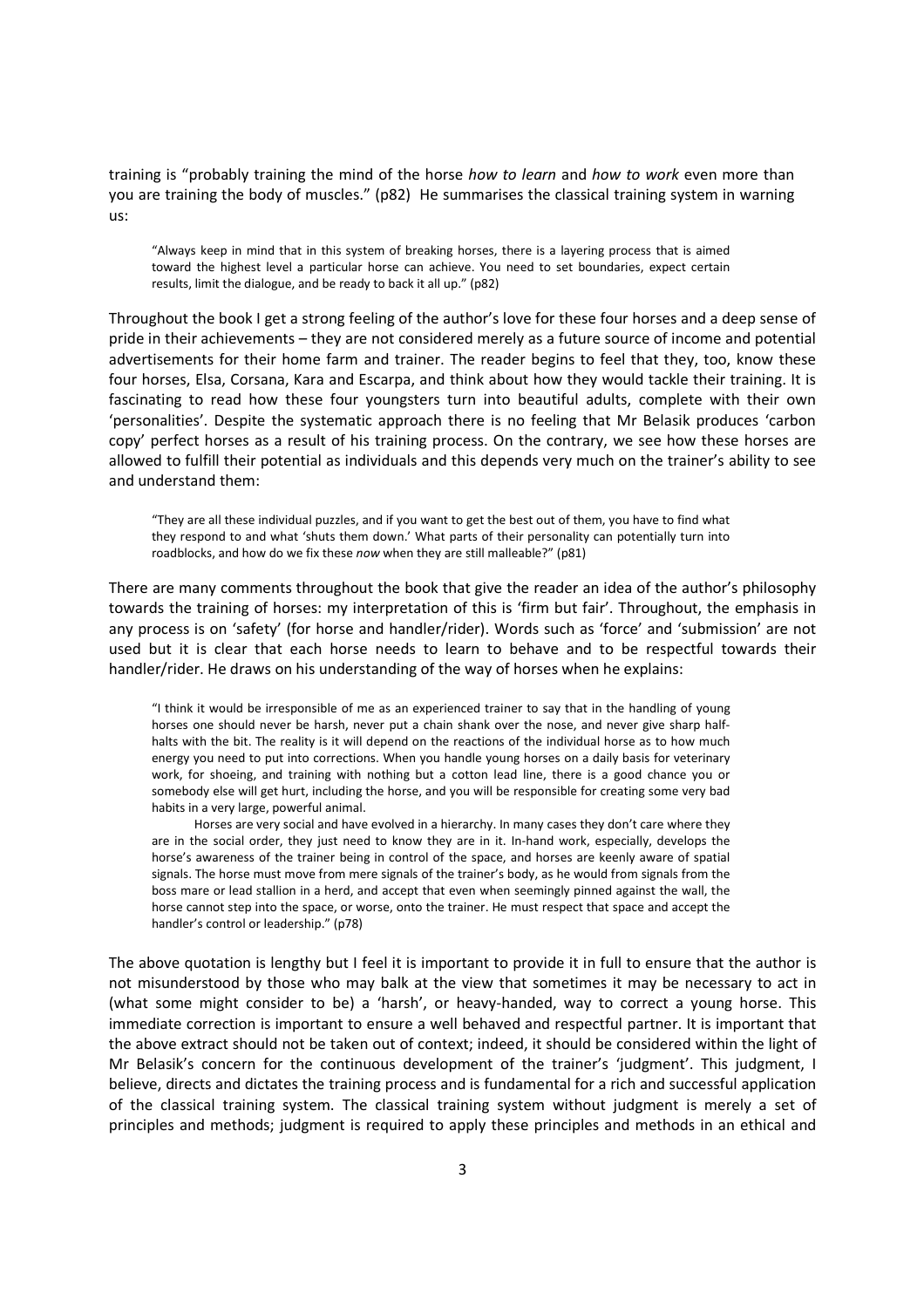systemic way, so that great and beautiful results may be attained. We see Belasik use and question his judgment throughout the book and when he is comfortable with it, he passes it on as advice. Such advice relates to what the trainer considers to be right/wrong, acceptable/unacceptable – both in terms of the horse's behaviour and actions and, of course, in terms of the behavior and actions of the trainer.

"When horses like Kara get so resolute, it can push some trainers to violence – but you have to find other ways of dealing with it. With horses that are fearless and smart, you have to be really careful…if, in an effort to avoid confrontation, you are always 'getting creative' and trying to outsmart them, your training methods have the real danger of becoming too complicated or sophisticated - you end up putting way too much time and energy and thought in resolving simple requests and demands. When you turn training into a series of games, you have to understand that in any game, one possible outcome is you can lose. Another is the horse can learn to like playing the game with no real interest in obeying the command that incited the game in the first place. The result is you spend more time playing games instead of getting progressive results." (p82)

A strength of the classical training system is that there are fundamental principles, together with practical exercises based upon these principles to allow the trainer to work through any training problem that may be met along the journey:

"The beauty of the classical riding system is that there are enough alternatives in the exercises and equipment to address most problems without so many that the work becomes confusing to you or the horse. Still the most important part of the training equation is the trainer's perceptions and skill, not the gadgets and tricks." (p129)

There are boundaries that will be set at various points of the training process and the horse must learn these and respect them. In return, the handler/rider acts with sympathy, empathy and consideration for the individual horse, but they must be attended to. The important point is that a considerable part of the setting of boundaries depends upon the ethics and judgments of the trainer- it is their responsibility and sometimes it is not easy to do the right thing:

"It is really important that the trainer knows how to both set boundaries and uphold them. This is pretty basic psychology, but even very intelligent and aware people have blind spots. Sometimes these stem from a physical fear – the horse is often over a thousand pounds, and if he wants to hurt a person, he can do so easily. Sometimes the fear is more of the possibility of loss – "the horse won't like me and I'll lose the friend" – other times it is a fear of confrontation that therefore avoids it to the point of capitulation. I can't tell you how many people I work with who apologize to the horse when they tighten up a side rein, or who back down every time they feel a bit of resistance, perhaps with an explanation like "the horse is tired so I'd better stop for today".(p42-3)

# We are then offered a sobering description of what happens when these boundaries have not been set by the responsible owner/trainer/rider:

Very quickly, in such cases, the horse begins training the rider. When it goes on too long, what does fear and 'kindness' such as this produce? It produces a very large animal that has little respect for humans, that has learned that every command is negotiable, and that thinks everyone has a price. The trainer helps develop a personality that is manipulative, as the smart horses often know that outright criminal resistance will force a societal reaction. So they don't push that hard or that violently, but they are persistent in their unwillingness. Horses have evolved in hierarchies, not democracies. They are especially perceptive of weakness and when they find it, they usually exploit it for their own gain. It is an instinct framed by millions of years of evolution. Most people who think of horses as pets never get a chance to have a satisfying relationship with one of them. Instead, these trainers or riders are in a sense physically frozen and psychologically unrealistic, convincing themselves that they are experiencing some physical or behavioral problem for all kinds of reasons, but not the real ones." (p42-3)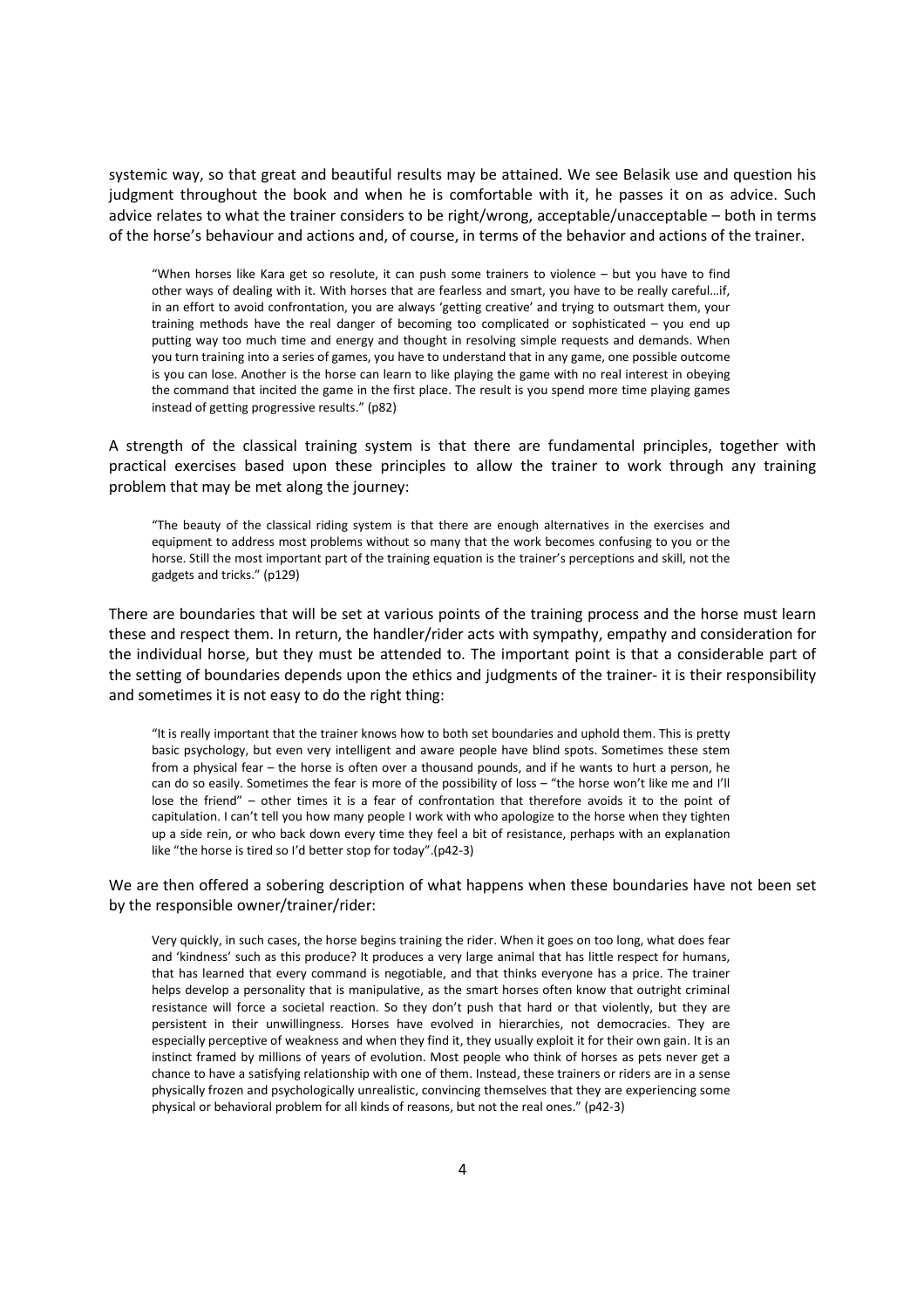As the book's story unfolds we are reminded, constantly, of the importance of the classical training system. We see that it is responsible for putting in place boundaries, not in a harsh, sudden and oppressive way but by a step-by-step layering of acceptable behaviours and ways of going that are shown, directed and encouraged by the trainer using the appropriate methods and equipment:

"When you look at this system I have learned and used, it is an impressive metaphor. In the beginning it is all about safe, fair, consistent, and substantial boundaries. The young horse is tethered to me by a longe line. I don't let him run around in haphazard circles. I have leather side reins, and an almost unbreakable cavesson and surcingle. We train in a round pen with a high fence. We have backups for the backups to ensure the young horse learns the rules and has correct body posture so the work ahead can be a successful experience. Establishing boundaries has to be done early when the horse is malleable, and it has to be done correctly the first time. Everyone's life can be enriched when the horse is protected by the good habits he has been taught." (p43, 46)

Belasik appears to take on some current topics of debate in the dressage world head-on. This is refreshing. For example, one cannot help but hear the comments from such debates in the background when he says:

"To make blanket judgments that all nosebands should be loose on all horses is myopic. Although the classic principles are universal, each horse is an individual, and as we have seen, each needs constant individual adjustments of training and equipment. With the addition of the flash, which I don't need to make very tight, Corsana's transitions improve dramatically – now instead of just opening her mouth to avoid the bit, she has to think about a new way to yield, and this new way is a more correct way of flexing in the poll so the whole body can learn to coil or extend like a connected spring." (p136)

We are back to the question of 'judgment' – the trainer must develop judgment so that sensible and appropriate decisions can be made to inform action. It is not good or healthy to be in a world where action is led by bland generalized statements by those wishing to ensure that unknowledgeable and inexperienced people do not cause suffering. Those with judgment, acquired by practical experience, learning, reflection and a clear personal ethical standpoint do not need such blanket 'rules' imposed on them.

He also tackles what may be a characteristic resulting from the influence of the modern world of social media which encourages everyone to have an opinion. He takes great care to explain the difference between 'opinion' and, what I would call, 'informed opinion' (developed through education, reflection and experience). He gives an example of the way modern dressage is perceived and differences explained:

"It is easy to say that a preference for one type of movement over the other is just a different expression of taste, and as an observer, I am entitled to have my own opinion. People who drink wine break down the rules of protocol all the time, but there is a big difference when you start accepting or preferring wines that are made badly. That is not a matter of your right to an opinion, it is a matter of your lack of education." (p76)

# **Training of the young horses**

Above I have highlighted what, for me, are the most important themes of this book and these have tended to be of the more theoretical, epistemological kind. However, the story of the development of these four horses provides the author with the opportunity to discuss certain common and interesting practical difficulties in the training process. The one issue that is discussed several times in relation to the different horses, and one which is so fundamental to the training of a dressage horse, is that of how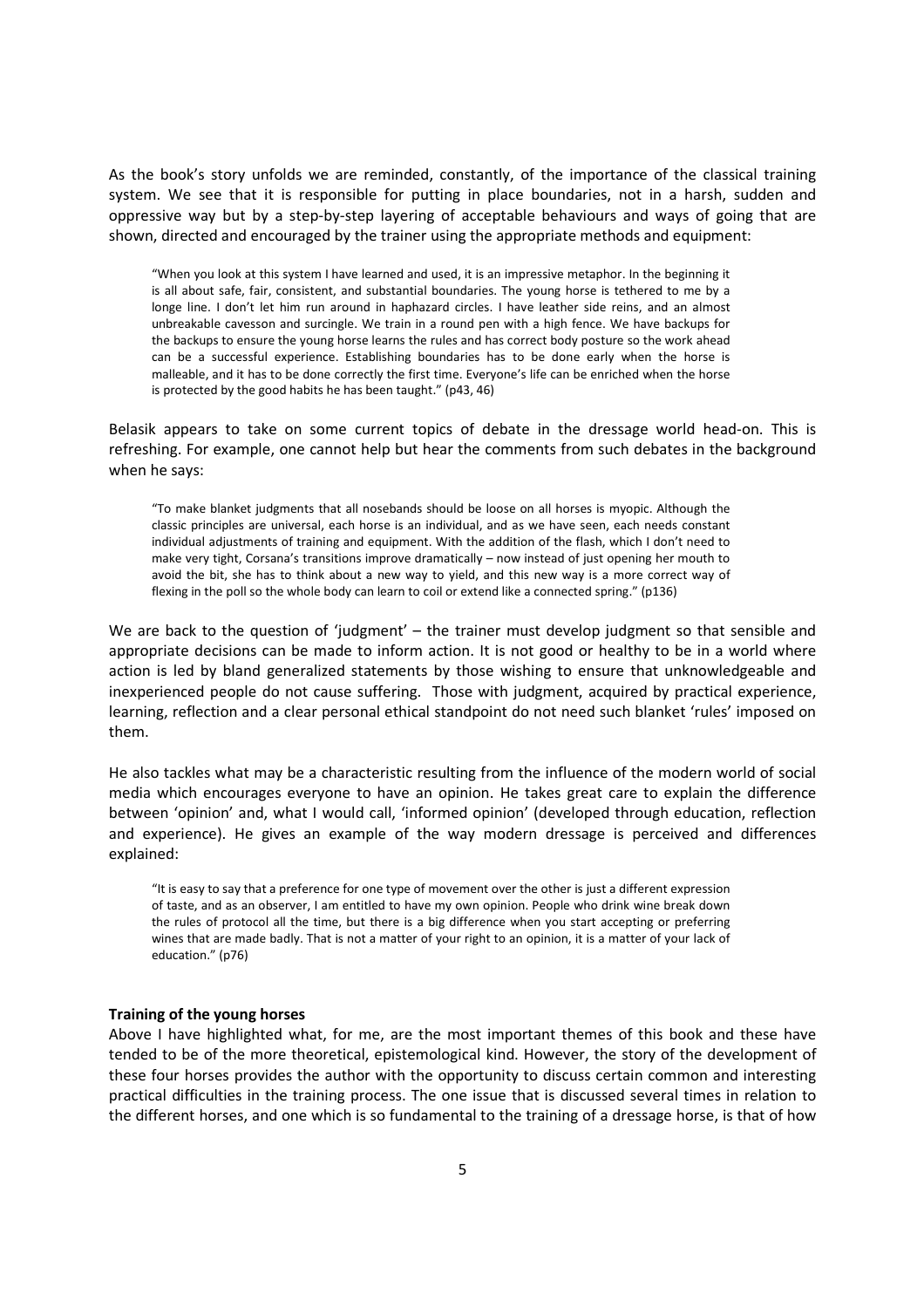to encourage the horses to seek and accept the bit (whilst on the longe and/or when ridden) and to take it up, forward, and out as opposed to curling over the top of the bit. Belasik explains his actions in such circumstances:

"I start to demand more with the longe line. In Elsa's case I've already been pretty active with the line because I had to use the *arrêts* to try to get her to pick her head up and to prevent her from curling her neck and head behind the bit when I shortened the side reins … so she is used to the idea of half-halts on the longe line. Escarpa, on the other hand, has needed very little correction, so he is not used to me taking tugs on the longe line." (p52)

Later on we see the problem reappear when the horse is ridden and the discussion focuses on how difficult but important the correction of this problem can be:

"I think one of the most difficult things for riders to learn is how to get the horse to flex in the poll without the neck 'curling' or over-flexing. When you allow the neck to be carried to[o] low, you are training the horse to keep his weight on his forehand. Subsequently, the hindquarters are too light and will not, along with the back, learn to carry weight – which is the very reason for being a dressage horse." (p60)

Further advice on how to correct a horse's unsteady reaction to the bit places firm responsibility on the rider and their skill and judgment and gives an example of how a rider without appropriate skill can make an effort to correct one 'problem' and, unwittingly, create another:

"The rider must have a good seat to correct it [an unsteady contact] because it cannot be fixed by pulling back on the reins. Your back must always be ready to block these 'challenges' with a passive hand, while your hips and seat continue to encourage the horse to keep moving forward. Many riders can brace the back to stop the horse from pulling them forward, but because they are unable to separate the upper back from the seat, they stop their seat as well. So although they let the horse discipline himself for grabbing the reins, they are ruining the rhythm. Good riders discipline the horse by blocking aggression toward the bit while keeping their seat dictating the rhythm so the horse keeps going. The ineffective rider makes the 'big lesson' stopping; the better rider makes the big lesson continuing on with forward rhythmic motion." (p108)

When problems arise, the horses are either taken back to the longe in the round pen or worked in-hand. Kara seems to have been the most complex horse of the four to school. At the end of the book we hear she has started to understand the nature of her relationship with the human beings around her:

"It has taken a long time for her to realize that we aren't interested in making her totally subservient, but we will issue directions, and they aren't all that bad." (p136)

# **The writing**

Without doubt, Belasik is a story-teller and a poet. This is evident in most of his work and this book is no exception. He pulls you in, using all your senses, until you are there. Here the writing is confidential and we get the feeling that we are standing by the round pen watching from the sidelines as he works the horses. We can feel the calm and hear the muffled sounds of the horses working in the indoor arena. Sometimes we could be sitting comfortably in the farm house in the evening, wood fire crackling, surrounded by books of the old masters, discussing the day's training sessions and planning tomorrow's. These sensations of reader involvement are impressions but some passages allow you to see, smell and feel the time and place:

"It snows at the farm all day Saturday, through until Sunday morning, at times accumulating as much as an inch every hour. When it stops, we have almost 2 feet of powdery beautiful snow. The skiers will be